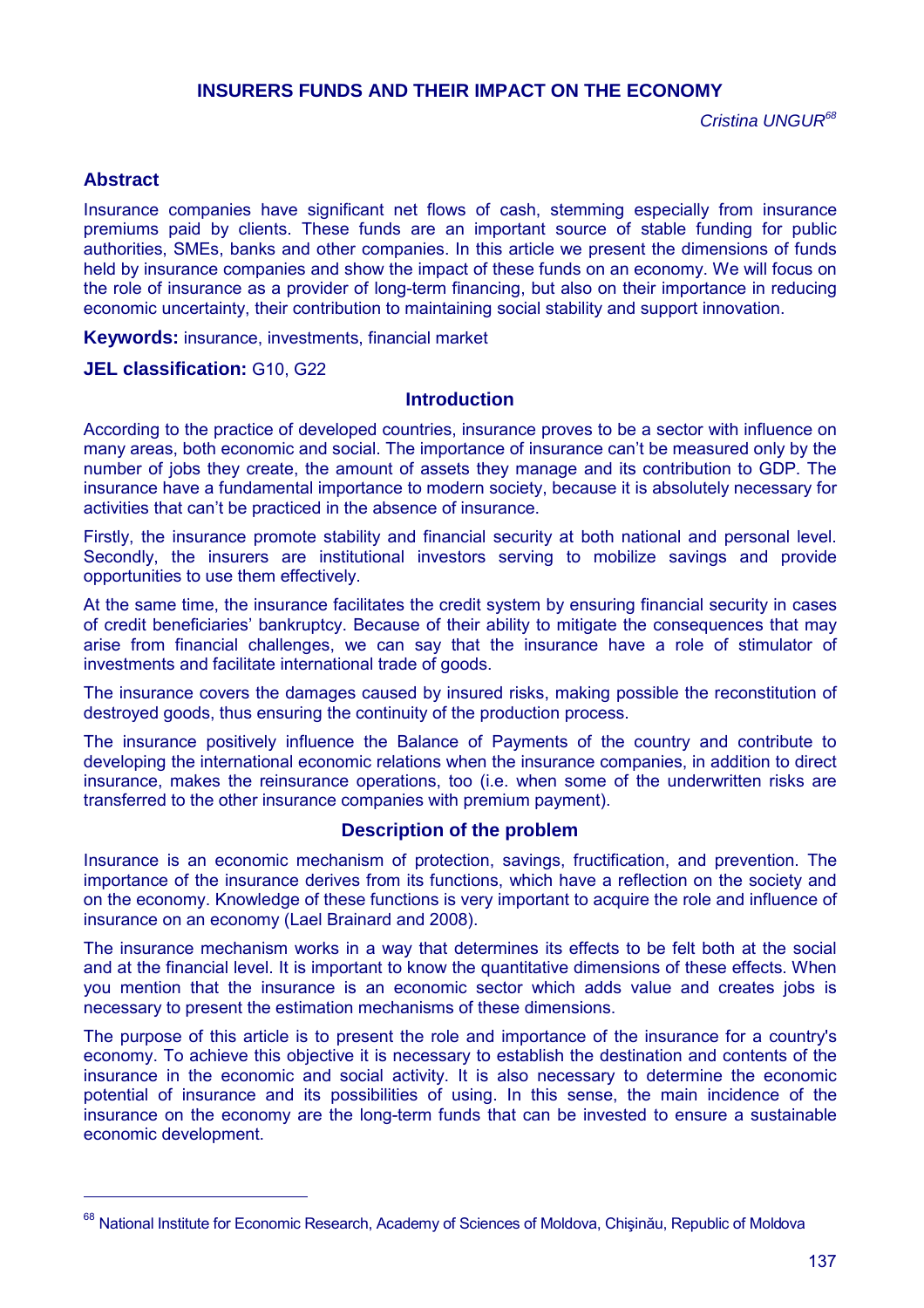#### **Methodology and data sources**

For research carried out in this study were used descriptive, analytical and statistics methods. The main indicators were taken from statistics provided by the Organization for Economic Co-operation and Development (OECD, 2014), the European insurance and reinsurance federation (CEA, 2014).

Unfortunately, European statistics show delayed data. Even in reports published in 2014, the indicators are calculated only for 2012. This due to the difficult collection of statistical information from all the countries included in the reports. There are countries which delay the presentation of data. And once set, these data require processing and analysis may also take more than one year.

The research is based on the case of Moldova and for analysis were used data from National Bureau of Statistics and reports of the National Commission of Financial Market of Moldova. There is a difficult in comparing data related to foreign exchange differences. Statistics of the Republic of Moldova are made in MDL, and the European ones in U.S. dollars or euros which may deviate insignificant. However, official data are used here, and currency conversions are done at the official rate of the National Bank of Moldova.

### **Functions of the insurance**

Most often in the literature meets the description of the four basic functions of the insurance. However, there are opinions of some scientists (Grishchenko, 2006, pp. 15-16) that the insurance functions are grouped into six categories. In the following we analyze all the types described in economic research to highlight the role of the insurance in the activity of a country.

The main generator and promoter of the insurance is the risk that's why the basic function of the insurance is the *hedging function* which presents interest both for the insured and for the economy of a country. This function consists in the funds formation and the compensation for damages. It can be found in the literature also as the *damages compensation function.* The insurer pays the insured amounts, thereby compensating losses in cash. For the insured, the insurance give a safety regarding the protection of property and life. Regarding the national economy as a whole, the insurance can not prevent damages, but, by fast according of compensation, it can offer, in a relatively reasonable time, the possibility to recover the conditions for productive activity or work capacity for injured people.

*Risk prevention function*. Insurers are able to use some of the insurance premiums paid by clients to create a fund designed to minimize the probability of occurrence of the insured risk and to reduce its consequences. Usually these actions are stipulated in the activity plan of each insurance company.

On the one hand, insurers have sufficient resources to undertake measures to prevent risks. An example of this could be vaccinating people who bought a health insurance. On the other hand, policyholders are forced by insurers to take measures to prevent risks, for example, the requirement to install car alarm to prevent theft of the insured car. In case of fire, when the insured do not take security, protection and prevention measures, they pay higher insurance premiums and sometimes fines.

*Financial function* - is determined, on the one hand, by the fact that not all insurance policies has as a result the production of the risk, and on the other hand is determined by the gap in time between receipt and time of payment of the compensation. Thus insurance companies invest the funds received from the insurance premiums and increase existent liquid assets. The difference between receipts and payments can be used as a general source of credit in the economy, being established in deposits or in the liquid assets at the banks.

In some sources (Bistriceanu, 2006, p. 225) financial function is exposed as a *distributive function* which is manifested primarily in the formation of the insurance fund by the insurance premium paid by persons covered in insurance. Secondly, this function is manifested in the directing of its insurance fund to legal destinations, namely claims payment, preventive actions financing, administrative expenses of insurance companies and creation of the reserves funds. By distributive function the taxes owed by insurance organizations are directed to the state budget and social insurance contributions payable are directed to the state social insurance budget.

*Control function*. In the insurance companies there are specialized departments for identifying of the causes producing damage and the formation, distribution and management of insurance funds.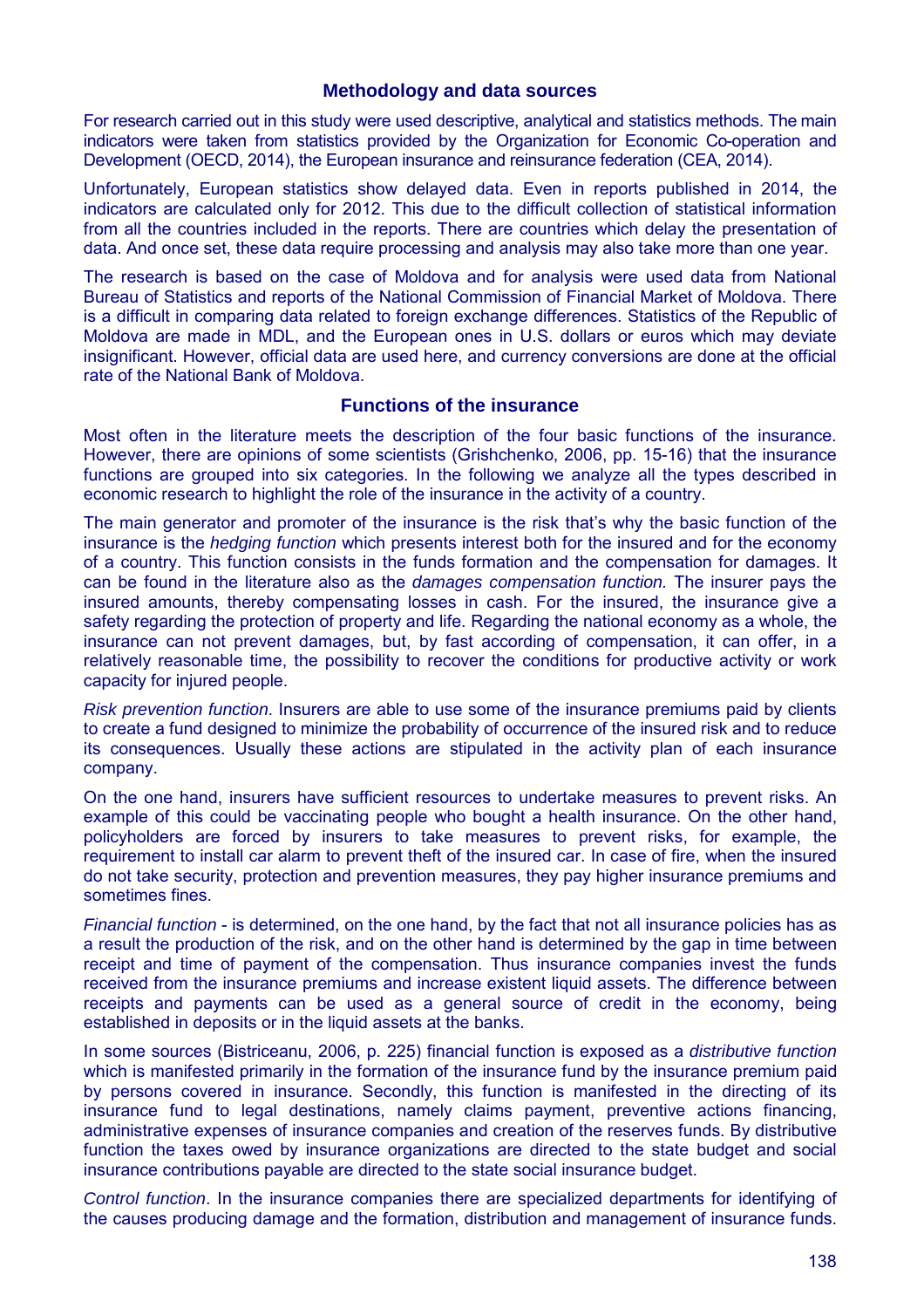Control function seeks to detect the causes that cause damages, to avoid them in the future. Also, by this function is following to establish and correct collection of the insurance premiums, finding, evaluation and settlement of claims, timely payment of the compensation and of the insured amounts. Control function is manifested by determining the rights due to policyholders and the full and timely fulfillment of financial obligations of the insurance company.

As we mentioned above, in addition to these four basic functions described in most of the works studied, there are other opinions. Thus, we met the following insurance functions:

*Saving function*. Insurance companies accumulate funds to provide a certain level of the clients' welfare. With the expiry of the contract, for example in case of survival in a life insurance, money accumulated during the annual premium payment returns to the clients and represents a saving for clients.

*Investment function*. By focusing a significant amount of financial resources in the form of insurance funds, insurance becomes one of the largest sources of investment and thus contributing to development of industry and the overall economy.

*Innovation function*. Due to the risk compensation, the insurance contributes to the scientific and technical progress development and to the new technologies implementation.

*Social protection function* is manifested in the creation and operation of the insurance funds by the state, in case of state insurance, or by insurance companies, in case of commercial insurance. Near this function is the function of population welfare ensuring which has important psychological effects because it gives "peace of mind".

A developed insurance system has the *function of the state exemption of additional financial expenses* which may arise due to the destructive events. In the absence of insurance, compensation for all the damages was the public budgets burden.

The insurance is not only a financial and economic category, is at the same time an institute of law, because, as the law in general, it fulfills the *educational function*. The rules of law provide for members of society a proper behavior. Rules of law governing insurance also stimulate proper behavior of the subjects of insurance it happens by the establishing privileges and sanctions.

From the analysis, we propose a new system of grouping insurance functions in Figure 1.



#### **Figure 1. Insurance function**

Source: elaborated by the author

The grouping shown in Fig.1 is an attempt to highlight the double importance of insurance. Thus, insurance will be charged not only as a financial mechanism on the market, but also as an important instrument to ensure the financial stability of the population.

## **The incidence of insurance on the economy**

Next we analyze the most important aspects of the existence of insurance developed in an economic system.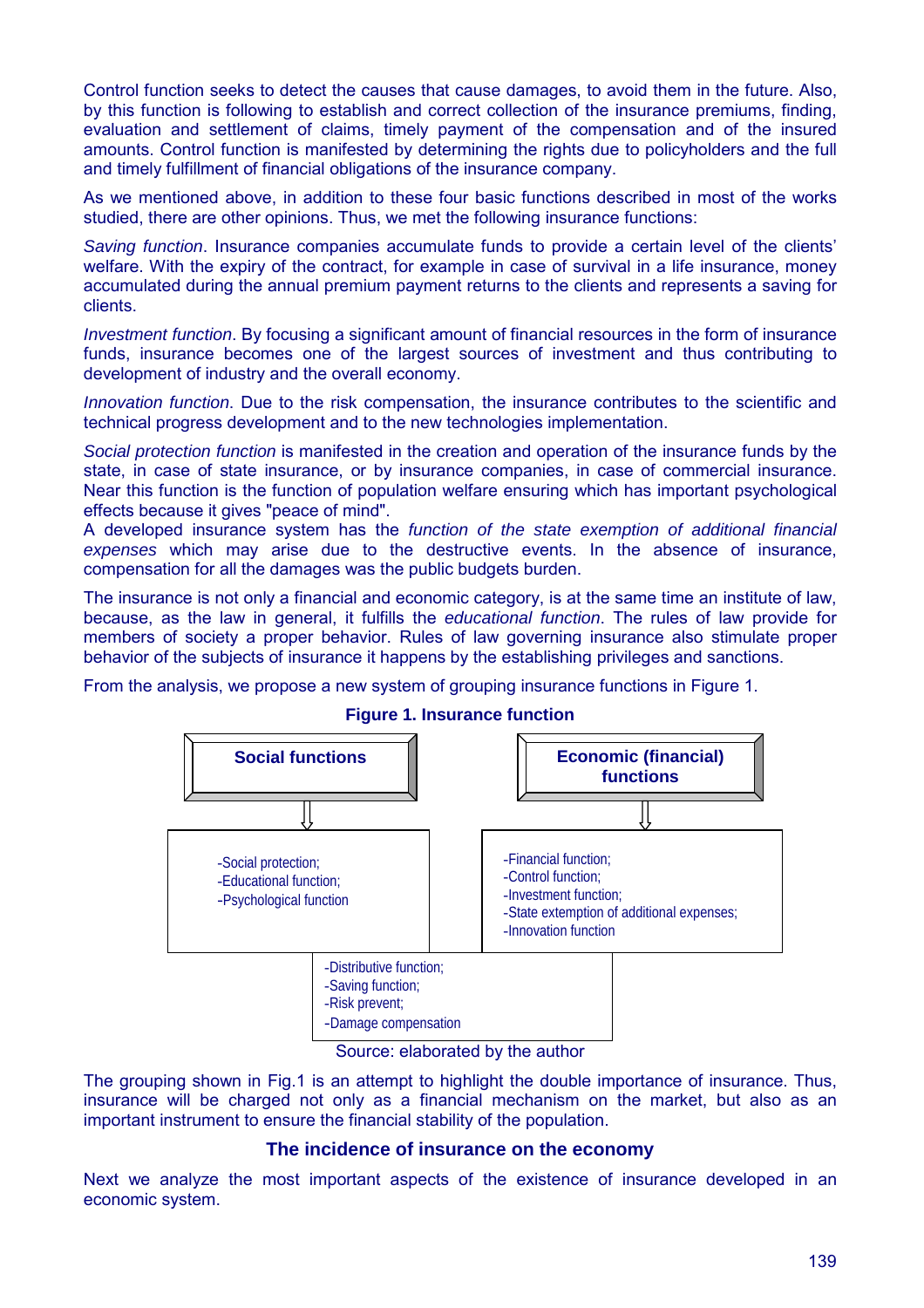The easiest and the most obvious aspect of the insurance as economic sector is that *insurance creates jobs*. According to OECD, the number of employees in the insurance industry is significant. For example, in Germany there are about 126 625 employees in insurance in Italy - 40798 in Korea - more than 62 000 (OECD, 2014). Based on other sources the number of employees in the insurance companies across Europe is about 1 million (971 971) in 2012, down compared to 2010 when the number was 1,005,927 employees (CEA, 2014, p 59).

In addition to providing employment for a considerable number of people, insurance is a relatively *profitable in terms of salary*. According to the latest data of the National Bureau of Statistics of the Republic of Moldova, employees of insurance and financial spheres have average monthly wage about 7963,7 lei. Comparing with the average salary in the Moldovan economy for the same period, which is 3912,4 lei, we find that persons engaged in financial and insurance activities have monthly earnings twice higher than the average in the economy (NBS, 2014). There are sources that the average salary of a Canadian insurance agent reaches 40603 dollars annually (6). In the United States the average salary of an employee's insurance is \$ 63400 that is \$ 30,48 per hour (5). These figures show convincingly that insurance sector is profitable for employees.

Insurance is an industry of *creating added value*. To explain this aspect of insurance, first we will determine what means gross output of insurance industry. It seemed at first that the gross output of the insurance industry should include insurance premiums. However, this point of view is only partially correct because from all the elements that make up the insurance, only the remuneration of insurance activity represents the gross production.

Remuneration of the insurance activity is the difference between the earned premiums and the pays (allowances). Remuneration of the life insurance activity is the difference between premiums collected by insurers and allowances paid plus the net balance of the technical reserves, minus the interests of these reserves. The technical reserves include properly the insurance reserves established to cover the insured risk and amounts of the life insurance savings.

To obtain the gross added value in a branch is required to deduct intermediate consumption from gross output. In turn, intermediate consumption of insurance companies includes rents, office supplies, telecommunications expenses, travel expenses, maintenance of the building (heating, water, lighting) and low repair costs.

All interdependencies described in the assessment of the insurance as a branch which creates added value can be expressed by the following mathematical relations:

 $VAB_a = PB_a - CL_a$  (1)

where: *VAB*<sub>a</sub> – gross added value of the insurance;

*PB<sup>a</sup>* – gross output of the insurance industry;

*CI<sup>a</sup>* – intermediate consumption of the insurance companies.

 $PB_{\alpha} = PI - I + SNRT - D(2)$ 

where:  $PB_a$  – gross output of the insurance industry;

*PI* – insurance premiums;

*I* – allowances paid by insurer;

*SNRT* – net balance of the technical reserves;

*D* – interests of technical reserves.

In our opinion, the most important role of insurance is participation at the *capital supply* process on the financial market.

To honor its obligations to policyholders, insurance companies have a duty to make the insurance reserves. They are gradually, because the receipt premiums are also gradually and are maintaining in the insurer management for long term, especially in the case of life insurance.

The fructification of the insurance premiums and claims reserves is done by placing them in stocks, bonds or shares of the commercial companies in treasury bills, bonds or other documents of state loans, long term deposits on banks, granting loans for insured from life insurance amounts, the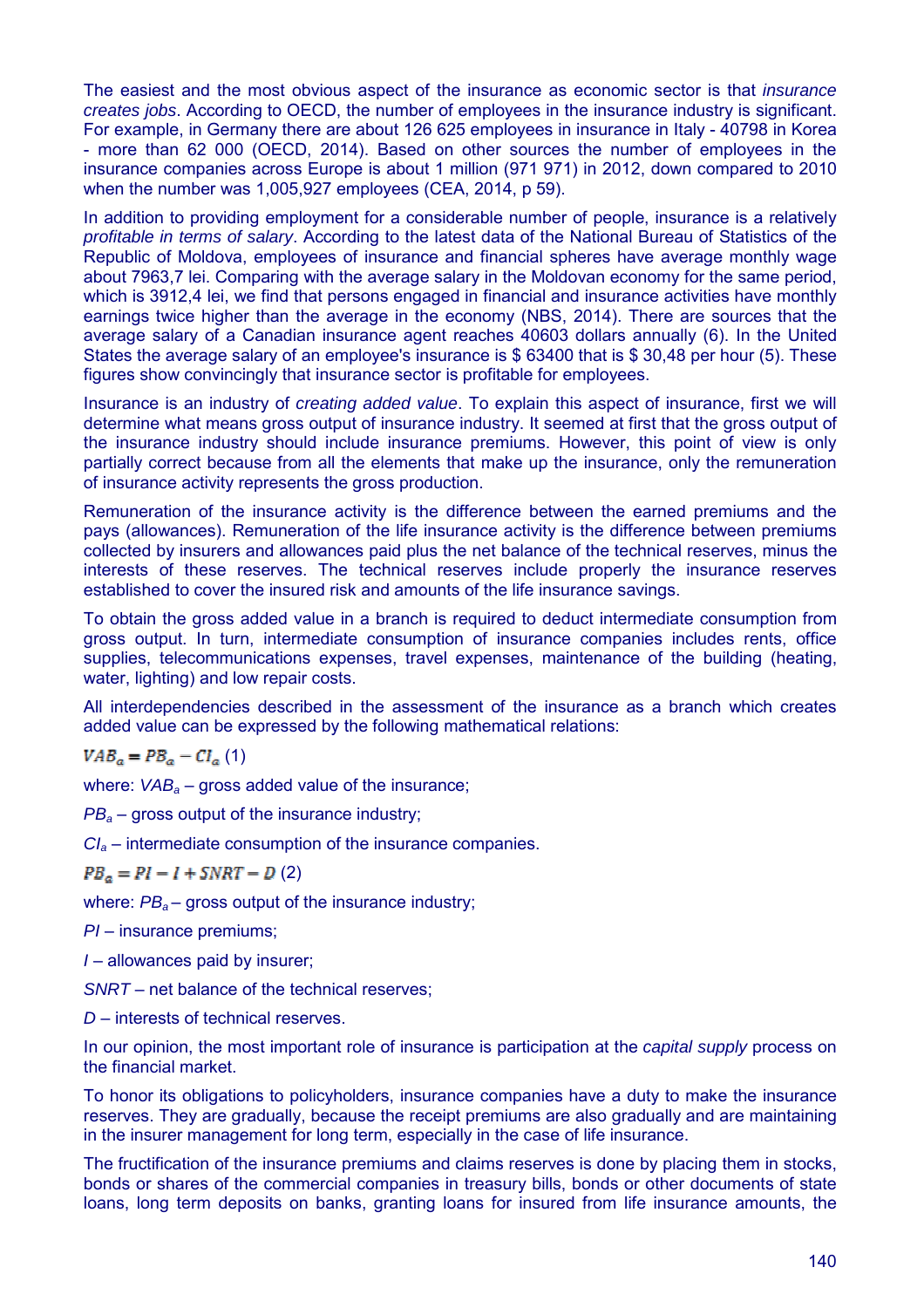purchase of the real estate. The insurance funds deposited on banks are the sources of credit to serve the national economy and thus contribute to social production.

This function of the insurance is outlined the investment opportunities of the insurance companies. For each insured case, the insurers make reserves to honor its obligations in the case of sinister. In some cases, payment of the compensation does not take place immediately after the risk, but only after determining the circumstances of the event, estimating damage and insurance claims. Even if the insured amounts are not paid immediately, it still must be reserved. Therefore, we arrive at a situation where insurance companies have funds which are temporarily free and can be invested to bring added value.

To understand what size we are talking about is necessary to mention that according to the NCFM Report 2013 (NCFM, 2013), insurance companies in Moldova had insurance reserves amounted to 1042.2 million MDL. At the official rate of the National Bank these reserves are 58.02 million euros. Compared to 2010, the technical reserves made by Moldovan insurers were doubled which showed a tendency to increase their potential.

The investment policy of each insurance company depends on the created reserves, the investment opportunities available on the financial market and the regulatory framework that stipulates a certain level of liquidity which is necessary at any time and stipulates the proportions of investments in various categories of assets. In Moldova, this kind of provisions is stipulated in the Regulation on solvency margins and liquidity ratio of insurers (reinsurers) approved by the NCFM no. 2/1 of 21.01.2011. The local companies can place their assets in government securities in any amount, and 40% can invest in bank accounts, land or buildings. The other admitted possibilities are less significant as a share.

In European Union countries, about 50% of insurers resources are invested in the government bonds and the investment funds are about 8.4 trn euros, according to the CEA data from 2012 (CEA, 2014).

As we mentioned, insurers have significant net flows of money available for investment. These resources results from new insurance premiums paid by clients, from available assets or income from investments. The constant capability and the need to invest transform the insurers into major suppliers of stable funding for governments, businesses and for households.

The insurers offer long-term financing, most commonly through the capital markets. More than 50% of European insurers' assets are government and corporate bonds. Moreover, insurance companies hold 18% of their assets in public equity. Through these investments, the insurers play an important role in filling the financing needs of governments and enterprises (see Figure 2).

The insurers are those who support innovation through investing in private equity and direct lending to SMEs. However, the insurance companies are major funders of public projects, namely by investing in infrastructure. The owning of long-term funds is important for the economy because it allows businesses and governments to engage in large projects that require several years to be complete or to become profitable.

Besides long-term funds holding, insurers play a role of countercyclical instrument in the period of crisis on the market. This role is activated by a steady stream of premiums. As shown in Figure 1.5, the insurers recorded stable flows of gross written premiums which allow them to hold or even buy temporarily undervalued assets during the periods of market downturn.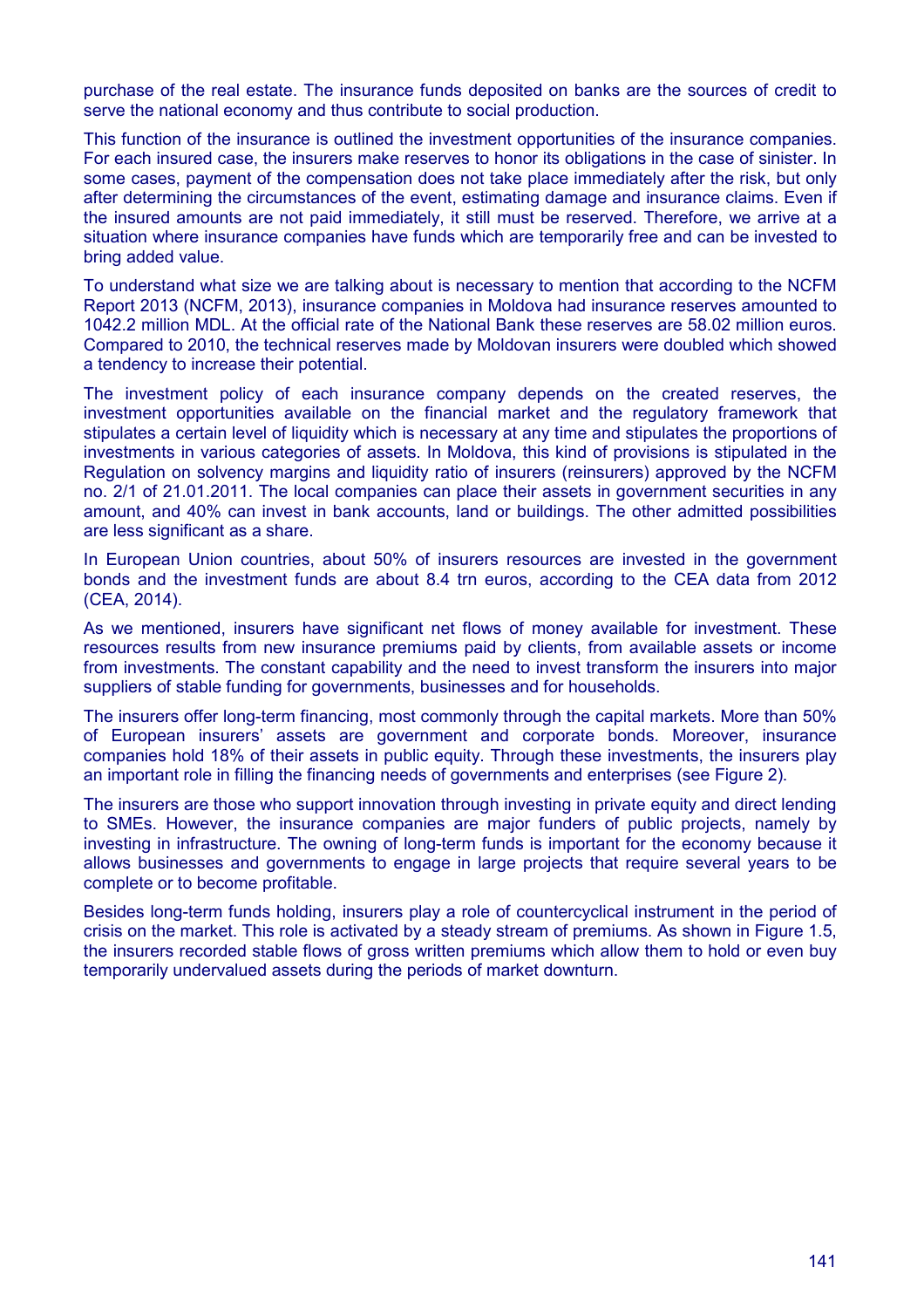

**Figure 2. The investment structure of the European insurers**

Source: elaborated by the author based on European Insurance in Figures 2011-2012



**Figure 3.The premiums flow during the financial crisis** Source: elaborated by author based on OECD, http://stats.oecd.org/Index.aspx?DatasetCode=INSIND

In terms of the financial role, insurance not only gives to public authorities, companies and banks a significant amount of financial resources, but also *participate in a process of non-monetary financial intermediation*, with positive effects on the stability of the national currency.

The monetary funds attracted by the insurance companies are used to increase productive capital of the commercial companies or for coverage the public budget deficits. In both cases, the flows of financial resources invested by insurers do not increase the money supply, but only redistributes it. In the first case, insurers contribute to strengthening monetary equilibrium by converting the money in the production capacities. In case of public deficits covering, the insurers absolve the government from extra monetary emissions to cover the deficit.

The insurance companies practice the reinsurance operation for transferring some of the underwritten risks to the other companies, or they get underwritten risks from the other companies.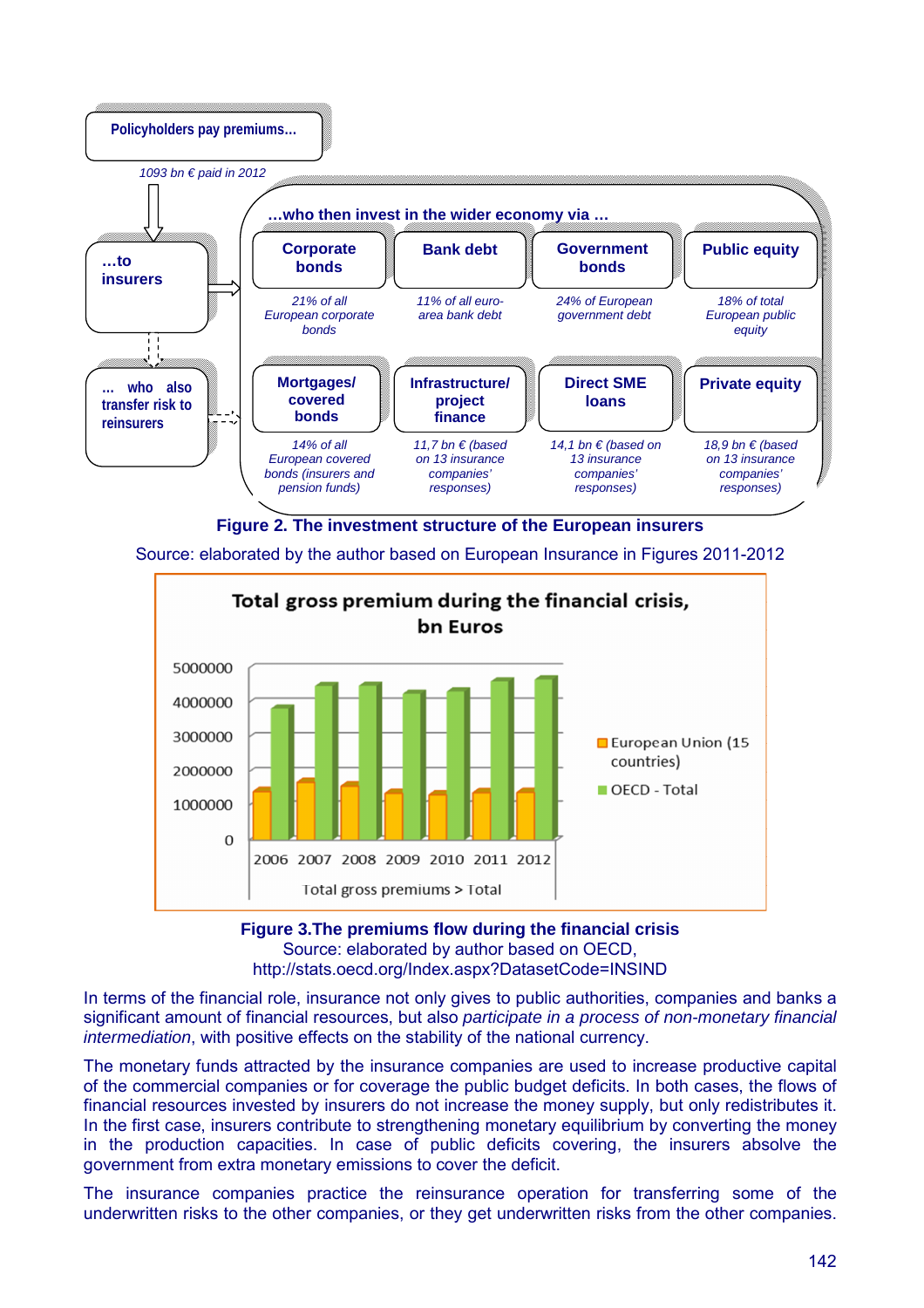As reinsurers are often international companies, premiums, commissions, compensation, etc. are paid in foreign currency. All these currency flows are recorded in the balance of payments of the country, therefore we can say that insurance companies sometimes *have a positive or negative influence on the balance of payments* of the country.

Besides those listed, the insurance plays a role of *reducing the economic uncertainty* and is a way of return to work in case of temporarily interrupted activity. The essence of insurance is to transfer the risk. Someone being under the risk of an event that could possibly cause damage, transfer the consequences of that phenomenon to the insurance company for an amount of money. The risk does not disappear, but its effects are transferred from the insured to the insurer.

In the event of some negative phenomena, that could challenge the damages, the insured is entitled to choose between self-protection and the protection offered by an insurance company. The future becomes more obvious when the insured knows exactly how financial effort requires the protection of his property. For entrepreneurs, insurance is a cost of production, and in the case of individuals, it is an element of budgeting expenditure. In both cases, paying for protection from the negative effects of risk is a stabilizing element of financial risk.

By means of insurance, damages are no longer the burden of those who suffered, but are an expense distributed over all policyholders. Therefore, people who have suffered financial loss may recover quickly and by this way the insurance becomes a easy *way to fast recovery of the interrupted production process*.

#### **Conclusions**

The insurance is an important economic category for the activities performed in an integrity economic system. Due to the funds formed by the premiums paid by clients, the insurers become the important players on the investment market. The lending capacity and the ability to long-term financing contribute to the business or the economy as a whole. In the same context, the insurance is the main provider of certainty for business and for family life. By the specific cash flows and by their distribution according to the principle of mutuality, the insurance contribute to the continuously production process. Following the reinsurance operations on the international insurance market, is made a contribution to the expansion of the international trade and is influenced the balance of payments.

Therefore, the insurance helps to create conditions for economic development by protecting and defending private and public integrity, by ensuring the continuity of production processes, but also by supplying long-term financial resources.

At the same time, the insurance have a major socio-economic importance due to the job creation, the contribution to the added value growth, the people education in order to protect the property and providing psychological comfort and peace.

So, the insurance have a big economic, social and financial importance which causes the increased interest on the research of this mechanism, in particular the ability of insurance companies to finance and credit, because the share of the financial aspect is still the highest. Support and contribution to the development of the insurance market should be a key priority for the government, especially in poorly developed countries such as Moldova where the insurance market is just at the beginning.

# **Bibliography**

- 1. Bistriceanu, Gh., (2006). Insurance and reinsurance in Romania. Bucharest: Editura Universitară.
- 2. Brainard, Lael, (2008). What is the role of insurance in economic development?, Zurich, Zurich Financial Services.
- 3. European insurance and reinsurance federation (CEA), (2014) 'European Insurance in Figures', *Statistics No. 48*, February 2014.
- 4. Grishenko, N., (2006). *The basis of the insurance activity*. Moscow: Finance and Statistics.
- 5. http://www.access2knowledge.org/jobs-education/much-insurance-agents-make/
- 6. http://www.payscale.com/research/CA/Job=Insurance\_Broker/Salary
- 7. Low of Insurance No. 407-XVI from 21.12.2006. Oficial Monitor No.47-49/213 from 06.04.2007.